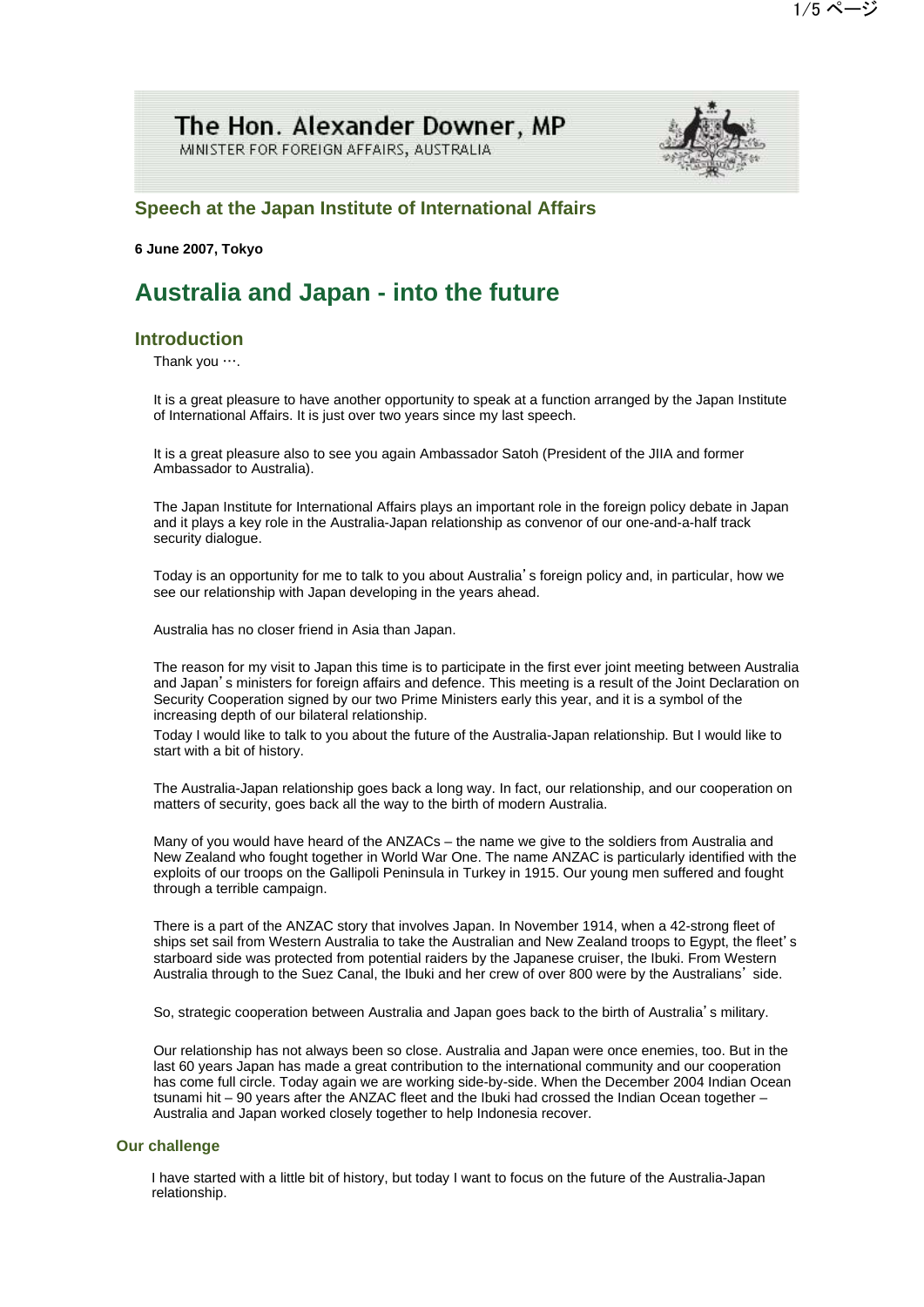The Asia-Pacific region is undergoing enormous change. Global economic weight is shifting to the Pacific Rim. The major powers that will shape the world in the 21st century are located here.

The United States is – and will remain for the foreseeable future – the pre-eminent global power. Australia's relationship with the United States – based on our alliance – is as strong as it has ever been.

China is growing rapidly, and this growth is good for China and good for the world. Australia welcomes a prosperous China that is positively engaged in regional and global affairs.

Japan is not just the world's second-largest economy. Japan also makes a major contribution to regional stability and prosperity through its economic, political and diplomatic influence.

For Australia, no region is more important to our future than North Asia. Just under half of our exports come to North Asia. And the region contains the potential strategic flashpoints of the Korean Peninsula and the Taiwan Strait.

History tells us that managing strategic shifts is always a challenge. In this changing region, it is crucial that we get our policy settings right. We need to guard against instability and manage uncertainties.

We need to have a vision of where our countries should be placed and we have to choose policies that take us towards that vision. We need to make decisions about our international relationships. Countries – governments – cannot let events decide the course of the future.

Australia and Japan, as liberal democracies and allies of the United States, share many common values and elements in our visions for the future. Australia and Japan want to prevent the spread of weapons of mass destruction. We want the international community to stand united against terrorism. We want prosperity for people and we believe that open markets and free trade are the best way to achieve it. And we want open and inclusive regional architecture in the Asia-Pacific.

And both governments are committed to working ever more closely together to realise our visions.

### **Security Cooperation**

On 13 March this year, Australia's Prime Minister, John Howard, and Japan's Prime Minister, Shinzo Abe, signed the Australia-Japan Joint Declaration on Security Cooperation here in Tokyo.

We appreciate that this Declaration is the most ambitious security arrangement Japan has entered into with any country other than the United States. I am grateful for the support of the Japanese Government as we developed the Declaration.

In part, the Declaration reaffirms the importance of what we are already doing together.

We have already seen Australian and Japanese military personnel working side-by-side in Iraq. In 2005 and 2006, Australian Defence Force troops provided security for Japan's Self-Defence Force engineers working on infrastructure in Al-Muthanna. We continue to value highly Japan's contribution to the coalition effort in Iraq.

And we have seen how Australia and Japan can cooperate closely in humanitarian operations. As I mentioned earlier, following the tragic December 2004 tsunami in the Indian Ocean, Australia and Japan helped to lead the international response. Smooth cooperation between our government agencies was a crucial element to ensuring an effective, prompt response.

Australia has been a regular co-sponsor of Japan's annual nuclear disarmament resolution at the United Nations General Assembly. And our agencies work together to prevent the spread of weapons of mass destruction, including through cooperation in the Proliferation Security Initiative.

More broadly, Australia welcomes a more active regional and global role for Japan. Australia strongly supports Japan's bid for a permanent seat on the United Nations Security Council.

Both governments have worked hard in recent years to develop our strategic partnership. But I think we can do even more together. The Declaration provides a framework for us to do just that. It sets out a vision for closer cooperation in the future.

The Declaration records that the two Prime Ministers committed our countries to expand cooperation in border security, counter-terrorism, the prevention of the proliferation of weapons of mass destruction,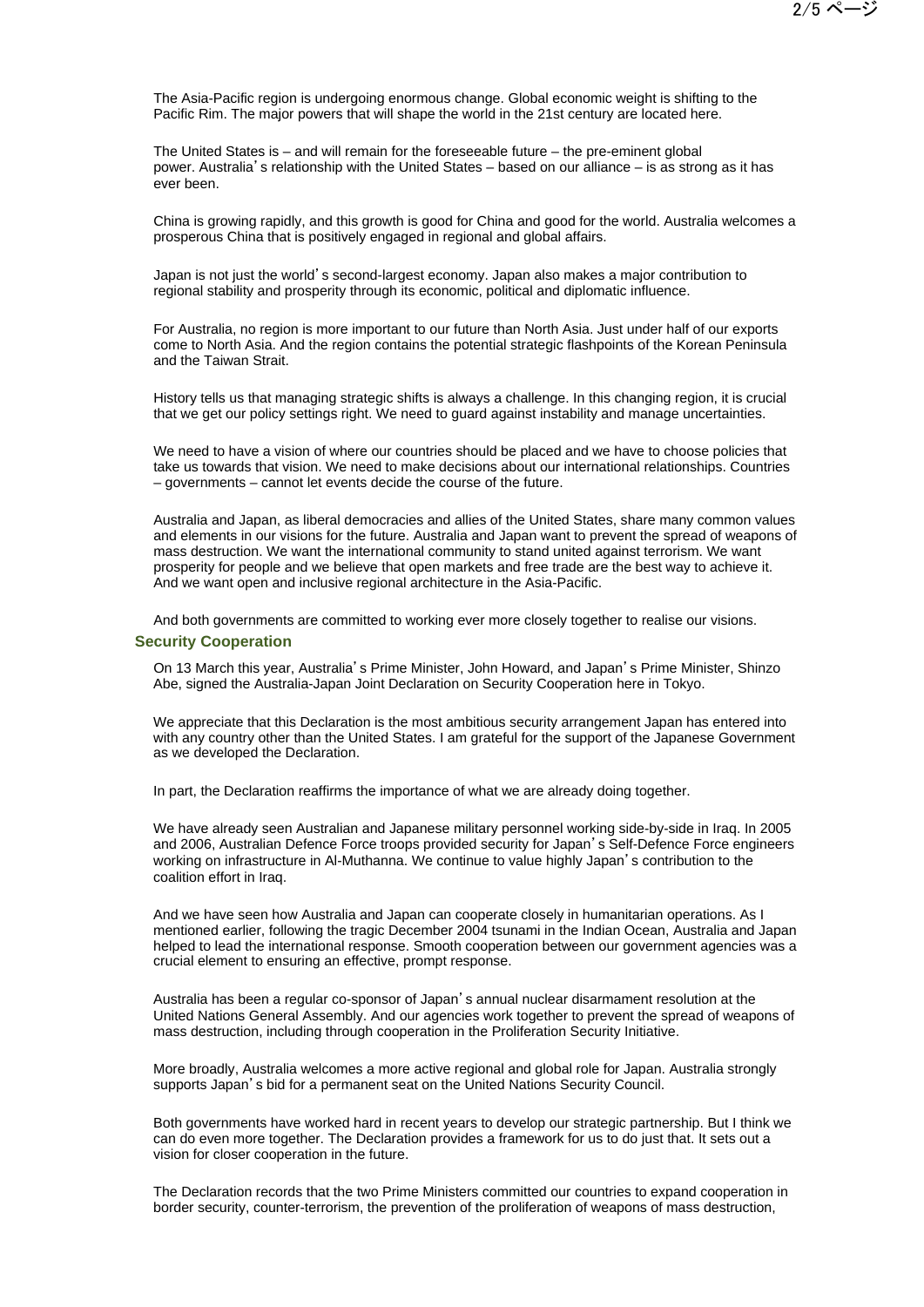and peace operations.

In fact, as I said earlier, the reason for my visit to Japan this time is directly related to the Declaration. In just a few hours' time, I will participate in the first joint meeting between Australia's and Japan's ministers for foreign affairs and defence.

I am pleased that we have been able to establish this dialogue. Japan has only one other similar meeting, with the United States.

I see this meeting as a great opportunity for us to discuss the big strategic questions that both Australia and Japan face. We can share ideas about how we respond to our changing environment.

Out of these discussions and sharing of strategic assessments, we can lay the groundwork for further security cooperation. For instance, Australia and Japan share the view that North Korea's development of nuclear weapons, and its provocative action in testing those weapons and long-range missiles, poses a real threat to the security and stability of the region. We work closely together in developing our policies towards North Korea.

In response to North Korea's nuclear test in September 2006, Australia and Japan were partners in developing regional and global responses. We coordinated our efforts to implement the UN Security Council's sanctions against North Korea.

In March this year I sent a high-level delegation to Pyongyang to urge the North Korean Government to adhere to the commitments it had made in the Six-Party Talks. At the same time, my delegation urged North Korea to resolve the question of abductees.

#### **The United States**

I mentioned earlier that Australia and Japan both have alliances with the United States. For Australia, our alliance with the United States is fundamental to our national security. For Japan it is the same.

We both benefit not only from our bilateral alliances with the United States, but also from the broad US engagement with the region. The two elements reinforce each other – our alliances help keep the United States engaged in our region.

US engagement with and presence in the Asia-Pacific region has underwritten stability. And that stability has allowed first Japan, then Taiwan and Korea, and now China to develop. In doing so, millions of people have been lifted out of poverty. We are all better off because of the increased prosperity in the region. And US engagement is vital to ensuring that prosperity in the future.

Australia has worked hard to deepen its relationships with the United States and Japan. And this work, combined with Japan's more active regional and global role, has created more common ground for trilateral cooperation. Australia is committed to expanding trilateral cooperation between Australia, Japan and the United States.

The best example of this is our Ministerial Trilateral Strategic Dialogue. Through this dialogue – the TSD – I work with my US and Japanese counterparts to develop our approaches to regional security and stability.

The TSD is already producing tangible benefits. We are now more closely coordinating our regional counter-terrorism efforts, including through better information sharing. And of course we can use the TSD to discuss other security challenges and responses to them, such as countering the proliferation of weapons of mass destruction.

#### **Prosperity and Stability**

I have spoken so far about the strategic and security cooperation between Australia and Japan. But, of course, that is not the only element to our relationship.

I think it is fair to say that the modern Australia-Japan relationship really began to take off in 1957 when we signed the Australia-Japan Agreement on Commerce. Australia's Trade Minister, John McEwen, was a fierce advocate for Australian exporters. He signed the agreement along with Japan's Prime Minister Nobusuke Kishi – as you all know, the grandfather of Japan's current Prime Minister.

Less than 10 years after the agreement was signed, Japan was already Australia's top export market. It continues to hold that position 40 years later.

Australia is Japan's number one supplier for energy and for many important minerals. We also supply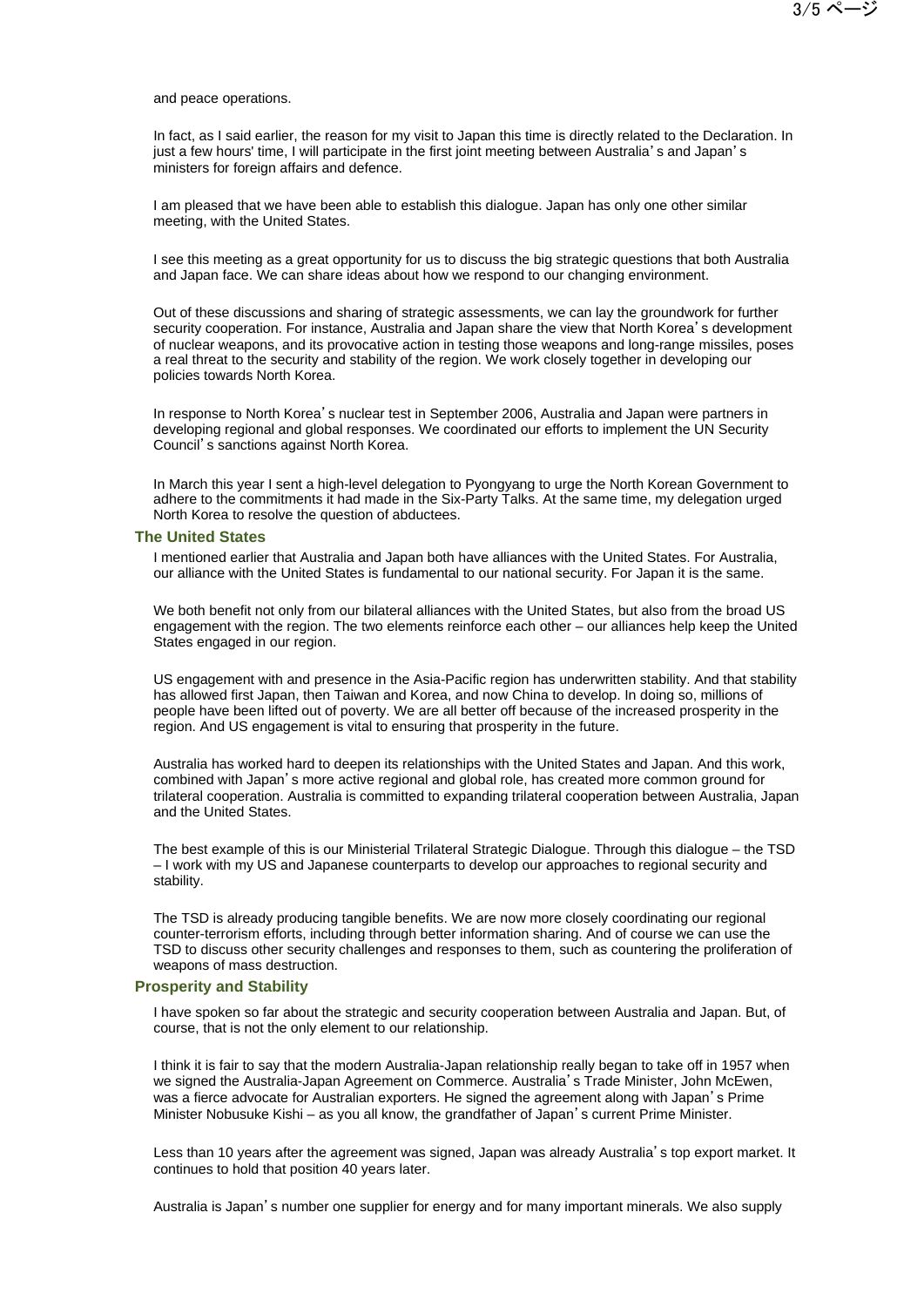nearly ten per cent of Japan's agricultural imports. Our trade is already substantial and has helped underpin both countries' prosperity.

Developments like this in trading relationships don't just happen. They are the result of policy choices. We have a great trading relationship now, but we cannot just sit back and become complacent. We need to keep driving forward.

That is why the Australian Government was pleased that we have been able to begin negotiations on a bilateral Free Trade Agreement (FTA). The pressure will be on our negotiators to deliver an agreement that brings as much benefit to both countries as the 1957 Agreement.

Both countries have agreed to conclude a comprehensive, WTO-consistent FTA through a single undertaking. But as developed countries we should go further to make sure any agreement is not just WTO-consistent, but is WTO-plus.

The negotiations will be challenging and they will cover a comprehensive range of issues, from goods, services and investment to people movement and competition policy. But they have started and we plan to hold negotiation rounds every two to three months.

Both governments believe we can open up more opportunities to realise our potential through an FTA.

For example, services account for over two-thirds of our respective economies, but they are a relatively small part of our total trade. By addressing regulatory barriers and improving access, an FTA could help us increase trade in this sector.

There is also a regional element to our prosperity.

Australia and Japan approach the question of regional organisations with a similar view. We both want an open, inclusive regional architecture and we want regional organisations that value substance and results over form. That is why we are both at the forefront of driving the development of regional bodies.

There was a high level of cooperation between Australia and Japan in the establishment of APEC in 1989. For Australia, APEC is still the most important forum in the Asia-Pacific region. It brings together all of the key players. Its agenda is focused on trade and investment liberalisation, but also naturally encompasses some security issues in recognition of the fact that human security is essential to the prosperity and well-being of people in the region.

This year Australia is hosting APEC. In September we will host the Leaders' Meeting. We look forward to welcoming Prime Minister Abe in Sydney then. As host, we are working hard to ensure that APEC delivers some real outcomes.

One of the most important things we have done is put climate change on the agenda for the Leaders' Meeting. This recognises the fact that climate change should be dealt with as a core economic issue. We need to address climate change, but we need to think through carefully the actions we take.

Australia will be working very closely with Japan in APEC to deliver a substantial climate outcome.

On the question of climate change, Australia and Japan are showing international leadership, including in APEC. I welcome Prime Minister Abe's recent speech setting out some possible ways forward.

Australia and Japan share similar thinking on climate change. We agree that the international effort must engage all the major emitters to be effective.

We also share a focus on practical work, particularly through our efforts under the Asia-Pacific Partnership on Clean Development and Climate. We have both recognised the importance of technology and energy efficiency in delivering substantial emissions reductions. And we will continue to work closely together in finding solutions – diplomatic and technological – to climate change.

I was very pleased that Australia and Japan both participated in the inaugural meeting of the East Asia Summit (EAS) in December 2005. The EAS is still carving out a role for itself and I believe it is making an important contribution to regional relations. In particular, the EAS work to enhance regional financial integration and cooperation (RFIC) will deliver tangible benefits to EAS members and contribute to East Asia's long-term stability and development.